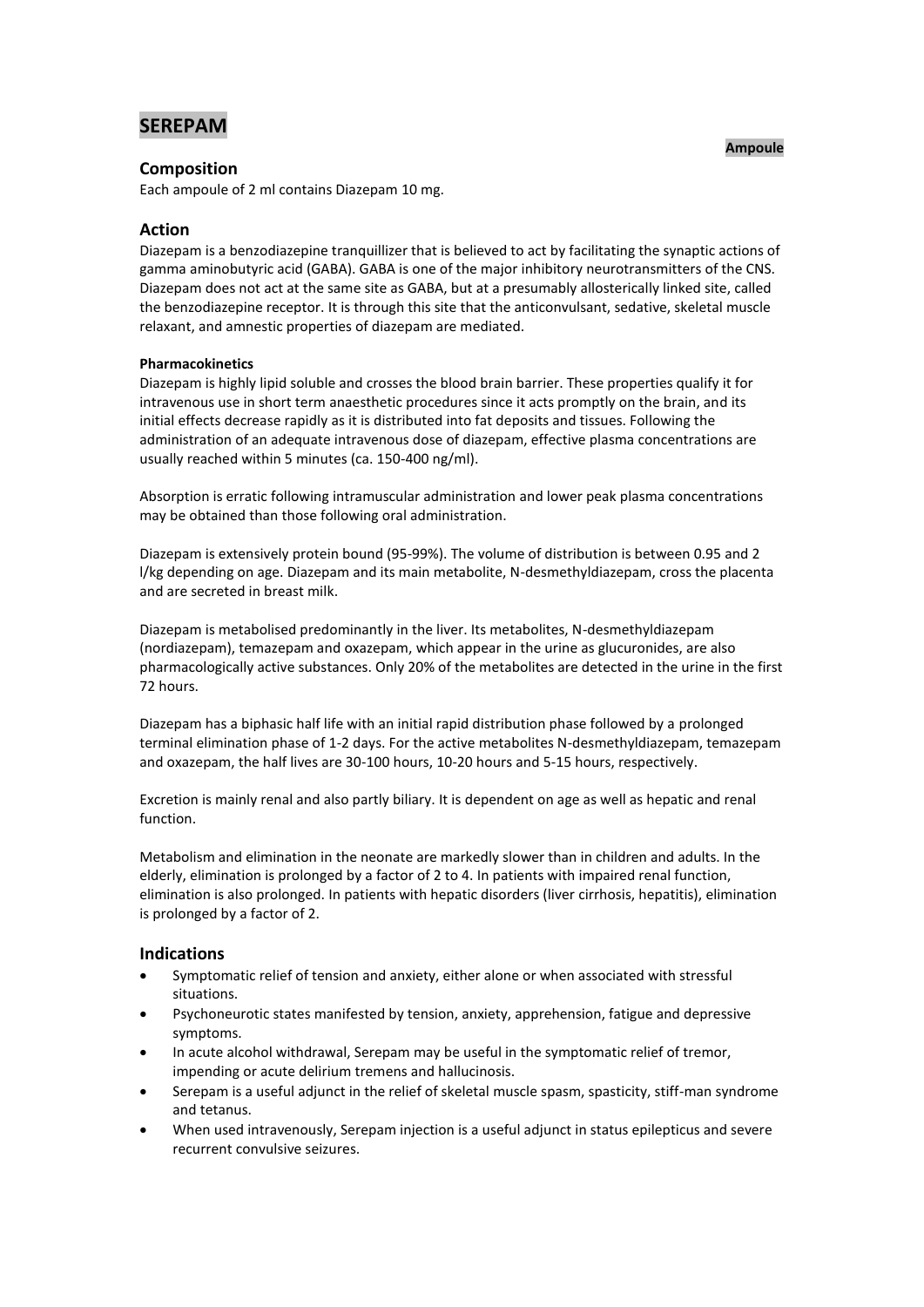Premedication in patients undergoing surgical procedures (the intramuscular route is preferred), or in patients undergoing cardioversion (the intravenous route is preferred).

# **Contraindications**

- Known hypersensitivity to benzodiazepines.
- Acute pulmonary insufficiency, psychoses.
- First trimester of pregnancy and in breastfeeding.
- Acute narrow-angle glaucoma (benzodiazepines may be used in patients with open-angle glaucoma who are receiving appropriate therapy).
- Diazepam injection should not be administered to patients in shock, coma, or acute alcoholic intoxication with depression of vital signs.

# **Warnings**

Parenteral (I.M. or I.V.) therapy is indicated primarily in acute states. When used intravenously, Diazepam should be injected slowly, taking at least 1 minute for each 5 mg (1 ml) administered. Small veins should be avoided. Patients should be kept under observation, preferably in bed, for up to 3 hours.

Following an injection, ambulatory patients should not be permitted to engage in potentially dangerous activities requiring mental alertness, such as driving a car or operating machinery. The same precaution applies to childhood activities, such as bicycle riding and playing near traffic. Diazepam should not be injected intra-arterially, as this may produce arteriospasm resulting in gangrene, which may require amputation.

Diazepam should be administered parenterally with extreme care (particularly I.V.) to the elderly or very ill, and to those with limited pulmonary reserve. Because of the possibility of apnea or cardiac arrest, resuscitative facilities should be available. Diazepam injection is not recommended for obstetric use. Tonic status epilepticus has been precipitated in patients treated with I.V. diazepam for petit mal or petit mal variant status.

Laryngospasm, increased cough reflex, depressed respiration, dyspnea, hyperventilation, and pain in the throat or chest have been reported during peroral endoscopic procedures. Topical anaesthetics should be used. Hypotension or muscular weakness is possible, particularly when benzodiazepines are used with narcotics, barbiturates or alcohol.

Although seizures may be brought under control promptly, a significant proportion of patients experience a return to seizure activity, presumably due to the short-lived effect of diazepam after intravenous administration. The physician should be prepared to re-administer the drug. However, Diazepam is not recommended for maintenance, and once seizures are brought under control, consideration should be given to the administration of agents useful in longer-term control of seizures.

# Prolonged use may cause dependence.

Withdrawal symptoms similar in character to those noted with barbiturates and alcohol have occurred following abrupt discontinuation of benzodiazepine drugs. These symptoms include convulsions, tremor, abdominal and muscle cramps, vomiting and sweating. When discontinuing therapy in patients who have used these agents for prolonged periods, dosage should be decreased gradually to avoid the possibility of withdrawal symptoms.

# **Pregnancy**

#### *Category C*

Animal reproduction studies have shown an adverse effect on the fetus and there are no adequate and well-controlled studies in humans, but potential benefits may warrant use of the drug in pregnant women despite potential risks.

#### **Use in Labor and Delivery**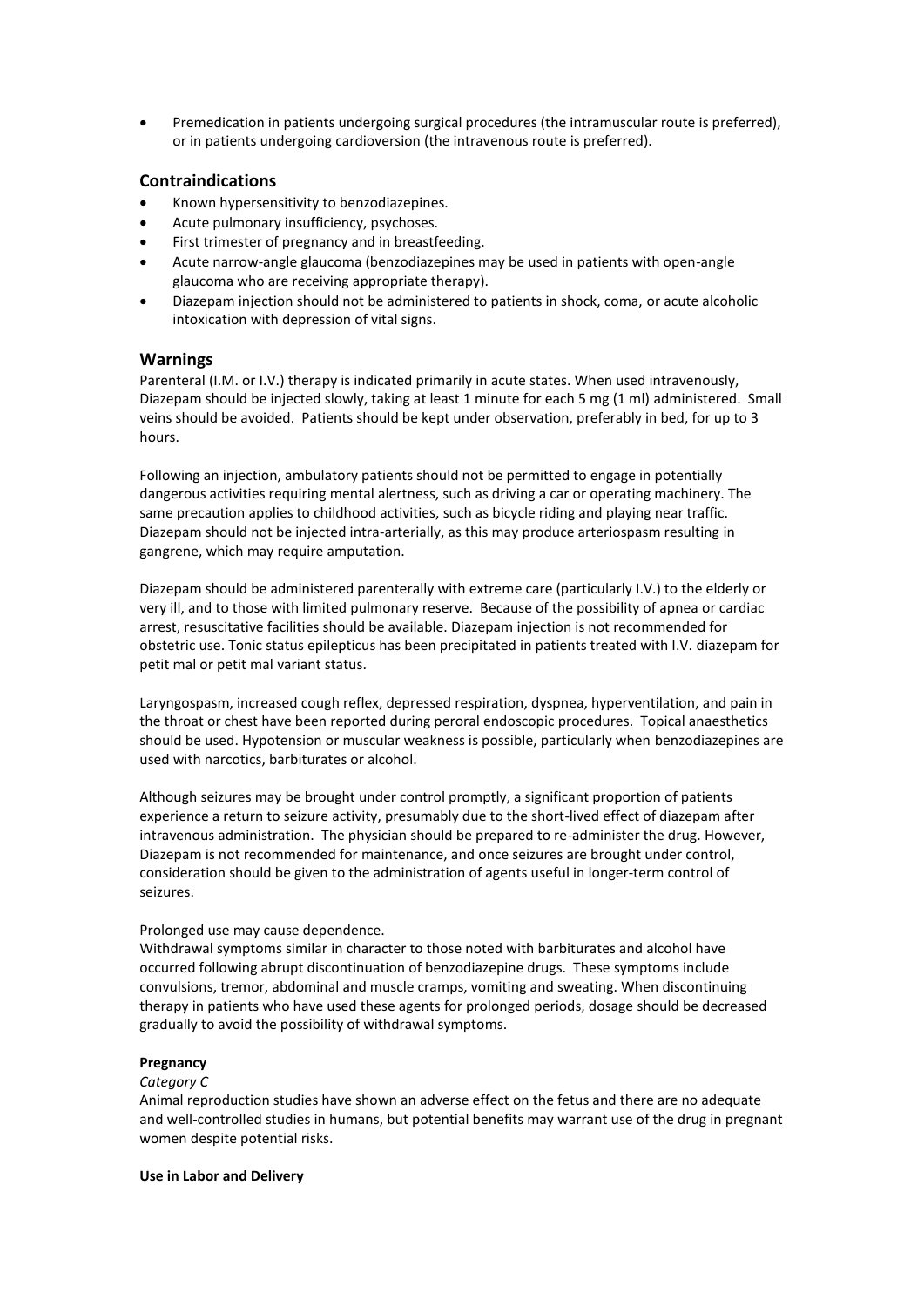Benzodiazepines have been found in maternal and cord blood, indicating placental transfer of the drug. Therefore, benzodiazepines are not recommended for obstetrical use. Neonatal withdrawal, consisting of severe tremulousness and irritability, as well as neonatal flaccidity and respiratory problems, has been attributed to maternal ingestion of benzodiazepines.

Use during labor has resulted in a "floppy infant" syndrome, manifested by hypotonia, lethargy and sucking difficulties. Prolonged CNS depression has been observed in neonates, apparently due to inability to biotransform diazepam into inactive metabolites.

#### **Nursing Mothers**

Benzodiazepines are excreted in breast milk. Since neonates metabolize this drug more slowly than adults do, and accumulation of the drug and its metabolites to toxic levels is possible, it should not be administered to nursing women.

#### **Use in Neonates and Premature Infants**

Since Diazepam injection contains benzyl alcohol, it should not be administered to neonates and premature infants.

#### **Paediatric Use**

In order to obtain maximal clinical effect with the minimum amount of drug, and thus reduce the risk of hazardous side effects such as apnea or prolonged periods of somnolence, it is recommended that the drug be given slowly over a 3-minute period, at a dosage not exceeding 0.25 mg/kg body weight. After an interval of 15-30 minutes, the initial dosage can be safely repeated. However, if relief of symptoms is not obtained after a third administration, adjunctive therapy appropriate to the condition being treated is recommended.

### **Adverse Reactions**

In common with other benzodiazepines, the following side effects have occasionally been reported: drowsiness, fatigue, ataxia, hypotension, gastrointestinal disturbances, visual disturbances, skin rash, urinary retention, headache, confusion, vertigo, and change in libido, blood dyscrasias, jaundice, and paradoxical reactions such as acute hyperexcitation states.

Drowsiness and fatigue, if they occur, are usually observed at the beginning of therapy. They usually diminish on continued medication or upon lowering of the dose. Venous thrombosis and phlebitis may be encountered at the site of injection.

### **Precautions**

Although hypotension has rarely occurred, the drug should be administered with caution to patients in whom a drop in blood pressure might lead to cardiac complications. The usual precautions in treating patients with impaired hepatic function should be observed.

The kidney excretes metabolites of diazepam. To avoid excess accumulation, caution should be exercised in administration to patients with compromised kidney function. If use in patients with seizure disorders results in an increased frequency or severity of grand mal seizures, it may be necessary to increase the dosage of standard anticonvulsant medication.

# **Drug Interactions**

*Diazepam/ Cimetidine/ Oral Contraceptives/ Disulfiram/ Fluoxetine/ Isoniazid/ Ketoconazole/ Metoprolol/ Propoxyphene/ Propranolol/ Valproic Acid*

These drugs, due to inhibition of hepatic metabolism, may decrease the elimination of diazepam that undergoes oxidative hepatic metabolism. The pharmacological effects of diazepam may be increased and excessive sedation/ impaired psychomotor function may occur.

*Diazepam/ Alcohol/ Other CNS Depressants (e.g. barbiturates, narcotics)* Increased CNS effects (e.g. impaired psychomotor function, sedation) may occur.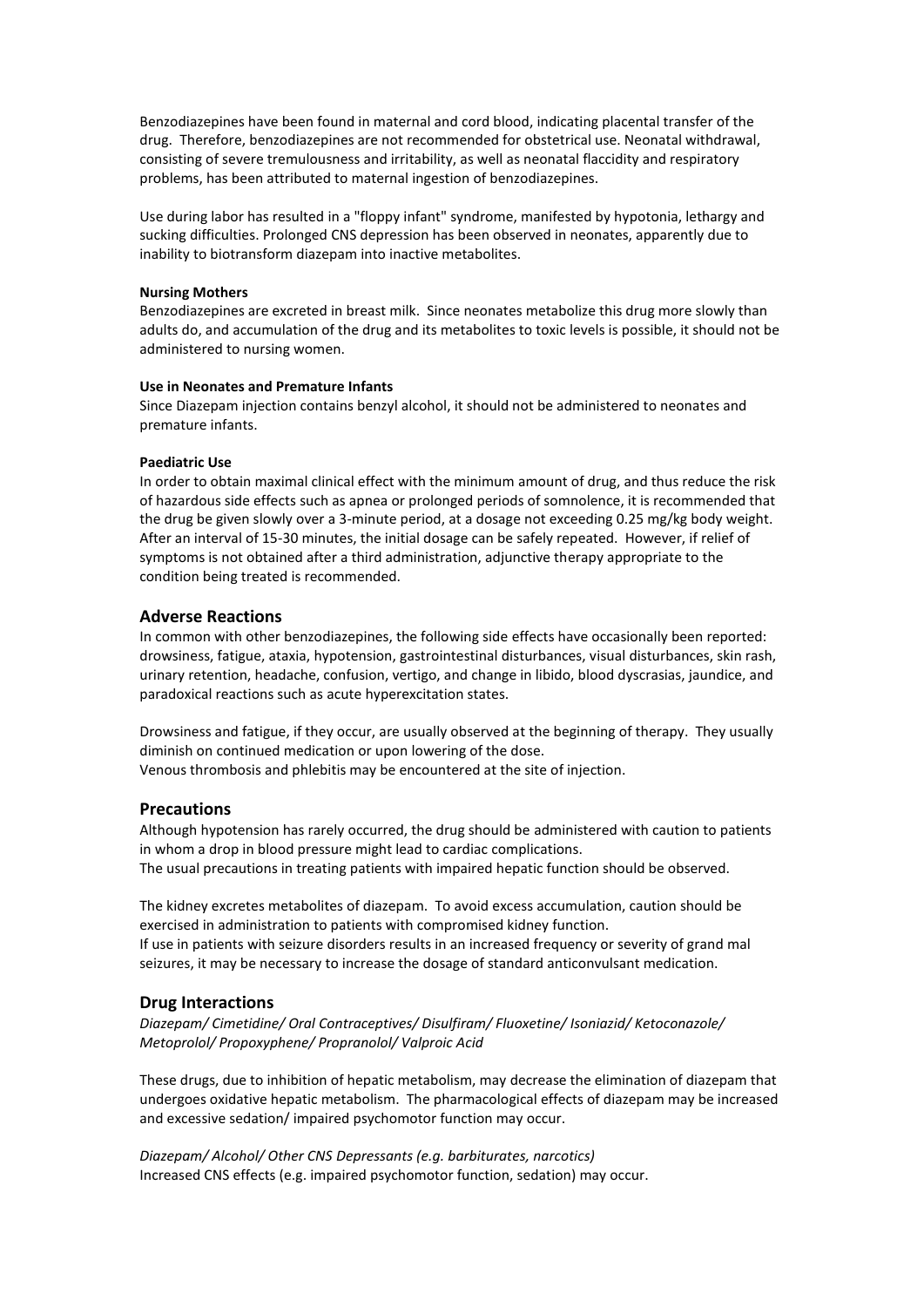#### *Diazepam/ Digoxin*

Serum concentrations of digoxin may be increased. Toxicity, characterized by gastrointestinal and neuropsychiatric symptoms and cardiac arrhythmias may occur. Digoxin serum levels should be monitored.

#### *Diazepam/ Levodopa*

Co-administration may decrease the antiparkinson efficacy of levodopa.

#### *Diazepam/ Probenecid*

Probenecid may interfere with diazepam conjugation in the liver, possibly resulting in a more rapid onset or prolonged effect.

### *Diazepam/ Theophyllines*

Theophyllines may antagonize the sedative effect of diazepam.

### **Dosage and Administration**

Parenteral drug products should be inspected visually for particulate matter and discoloration prior to administration, whenever solution and container permit.

For intravenous administration, the drug should be injected slowly, at a maximum rate of 5 mg/min. Small veins (e.g. dorsum of hand or wrist) should not be used. Extreme care should be taken to avoid intra-arterial administration or extravasation.

If it is not feasible to administer Serepam directly I.V. it may be injected slowly through the infusion tubing, as close as possible to the vein insertion. When Serepam is administered intramuscularly, it should be injected deeply into the muscle.

Once the acute symptomatology has been controlled with injectable Serepam, patients may be placed on oral Serepam therapy, if further treatment is required. Dosage should be individualized for maximum beneficial effect.

The usual recommended dose in older children and adults ranges from 2-20 mg, I.M. or I.V., depending on the indication and its severity. In some conditions, larger doses may be required. In such cases, doses should be increased cautiously, to avoid adverse effects.

In acute conditions, the injection may be repeated within 1 hour, although an interval of 3-4 hours is usually satisfactory.

Lower doses (usually 2-5 mg), with a slow increase in dosage, should be used for elderly or debilitated patients, and when other sedative drugs are administered simultaneously. Recommended doses as per specific indications are listed below:

#### **Adults**

*Moderate Anxiety Disorders and Symptoms of Anxiety* 2-5 mg, I.M. or I.V., Repeat after 3-4 hours, if necessary.

*Severe Anxiety Disorders and Symptoms of Anxiety* 5-10 mg, I.M. or I.V., Repeat after 3-4 hours, if necessary.

#### *Acute Alcohol Withdrawal*

Initially 10 mg, I.M. or I.V., then 5-10 mg after 3-4 hours, if necessary.

#### **Endoscopic Procedures**

The I.V. dosage should be titrated to the desired sedative response, such as slurring of speech, with slow administration immediately prior to the procedure. Usually 10 mg or less is adequate, but up to 20 mg, I.V. may be given, particularly when concomitant narcotics are omitted. If I.V. administration cannot be used, 5-10 mg should be given I.M. approximately 30 minutes prior to the procedure.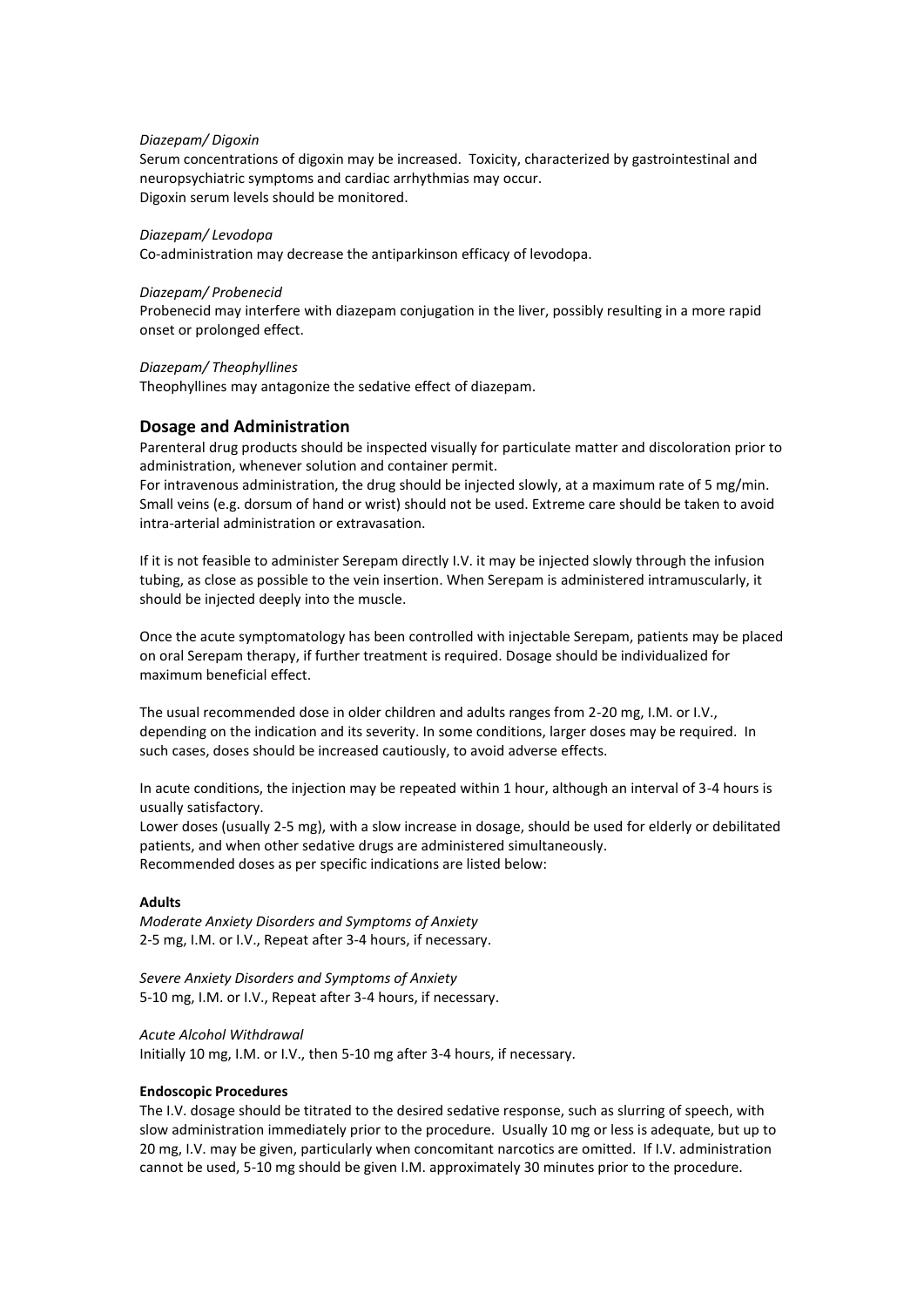#### **Muscle Spasm**

Initially 5-10 mg, I.M. or I.V., then 5-10 mg after 3-4 hours, if necessary. For tetanus, larger doses may be required.

#### **Status Epilepticus and Severe Recurrent Convulsive Seizures**

Initially 5-10 mg (I.V. preferred). If necessary, this injection may be repeated at 10-15 minute intervals, up to a maximum dose of 30 mg.

Extreme caution must be exercised with individuals with chronic lung disease or unstable cardiovascular status.

# **Preoperative Medication**

10 mg (I.M. preferred), before surgery.

### **Cardioversion**

5-15 mg, I.V., within 5-10 minutes prior to the procedure.

#### **Children**

Since Serepam injection contains benzyl alcohol, this preparation should not be administered to neonates and premature infants.

To obtain maximum clinical effect with minimum amount of drug, and to reduce the risk of hazardous side effects such as apnea or prolonged periods of somnolence, the drug should be administered slowly over 3 minutes, not exceeding 0.25 mg/kg body weight. After an interval of 15-30 minutes, the initial dose can be repeated. If relief of symptoms is not obtained after a third dose, appropriate adjunctive therapy is recommended. Facilities for respiratory assistance should be readily available.

#### *Muscle Spasm*

For tetanus in infants over 30 days of age, administer 1-2 mg, I.M. or I.V., slowly, repeated every 3-4 hours, as necessary. In children 5 years or older, 5-10 mg, repeated every 3-4 hours, may be required to control tetanus spasms. Respiratory assistance should be available.

#### **Status Epilepticus and Severe Recurrent Convulsive Seizures**

In infants over 30 days of age and children less than 5 years, administer 0.2-0.5 mg, slowly, every 2-5 minutes, up to a maximum of 5 mg (I.V. preferred). In children 5 years or older, administer 1 mg every 2-5 minutes, up to a maximum of 10 mg (slow I.V. administration preferred). Repeat after 2-4 hours if necessary.

EEG monitoring of the seizure may be helpful.

# **Over Dosage**

#### **Manifestations**

Manifestations include somnolence, confusion, coma and diminished reflexes. Respiration, pulse and blood pressure should be monitored, as in all cases of drug over dosage. However, in general, these effects have been minimal.

#### **Treatment**

General supportive measures should be employed along with intravenous fluids. An adequate air-way should be maintained. Hypotension may be combated by the administration of noradrenaline or metaraminol. Caffeine and sodium benzoate may be given to combat CNS-depressive effects. Dialysis is of limited value.

# **Pharmaceutical Precautions**

Serepam injection should not be mixed or diluted with other solutions or drugs. It should not be added to intravenous fluids.